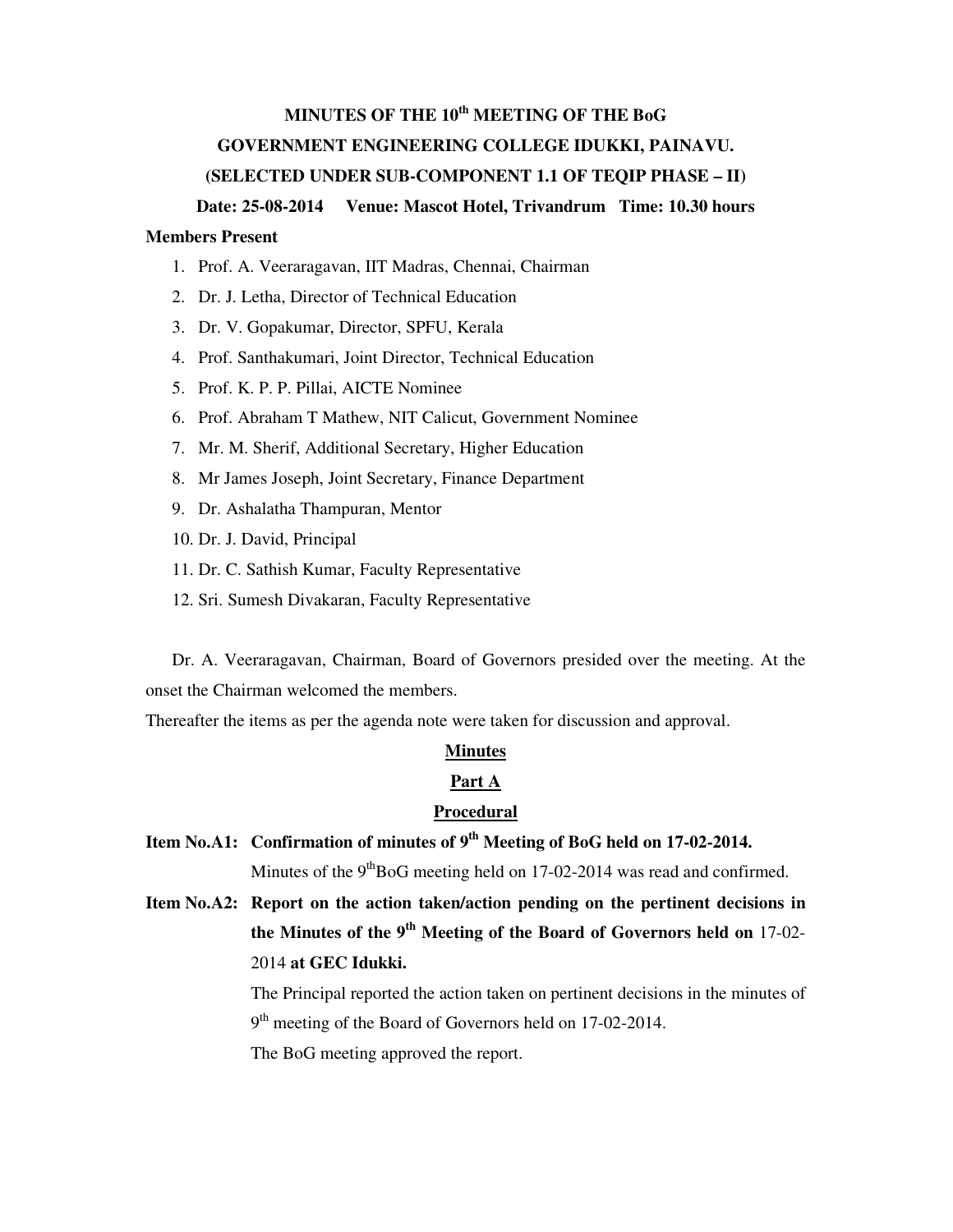#### **BoG made the following suggestions:**

- 1. Experts from CUSAT/NITs and other reputed universities may be invited for conducting courses on Research Methodology and under Visiting Faculty programs
- 2. Faculty members shall identify the short term courses/workshops organized in IITs/IISc and NITs and attend them during semester break.
- 3. Feedback from the students attending remedial classes is to be presented in the next BoG meeting.
- 4. The list of publications resulting from the student projects may be presented in the next BoG meeting.
- 5. For completing the cancelled packages, procurement co-ordinator shall contact other TEQIP institutions and follow the procedure to be followed to procure the same items.
- 6. KEL has supplied generators to Polytechnic Colleges. For purchasing new generator set KEL may be contacted
- 7. Feasibility study for setting up an E-Library with E- Reader lending facility in the College Library may be initiated.
- 8. For in house programmes, the name of the resource persons should also be listed in addition to the names of the coordinators.
- 9. While conducting courses/workshops, the number for students/faculties participated in the courses may be reported. The particulars of the PEO's and PO,s may also be furnished for each of the courses/workshops organised. Proposal for recruiting Adjunct /Contract faculty to the college is to be submitted to Higher Education departments to reduce the shortage of experienced faculty to handle P.G.
- 10. Class. The remuneration may be fixed as equal to the starting salary of an Assistant Professor, as per norms.
- 11. Industry Interaction Programmes as well as IIC programmes should be intensified.
- 12. Revised SAR is to be prepared for NBA accreditation reflecting the changes in faculty and infrastructure.

## **Part B**

### **Discussion, consideration and Ratification**

### **Item No.B1: Consideration of the various procurement packages cancelled till date**.

The BoG discussed the cases in detail and approved the cancellations as per the details given in **Appendix B1**.

### **Item No. B2: Consideration of newly created procurement packages**

The BoG discussed the proposals in detail and the list as approved by the BoG is given in **Appendix B2**.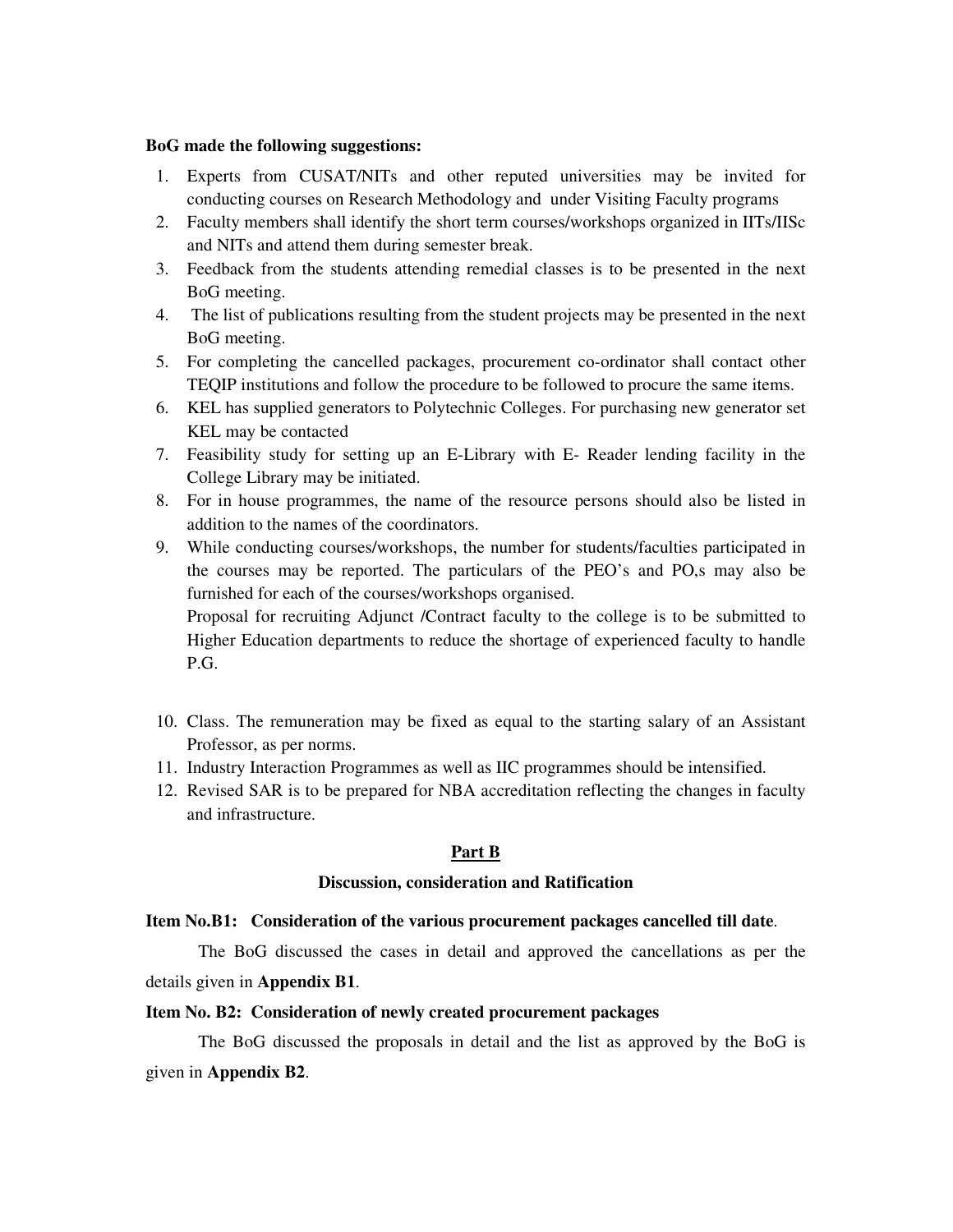## **Item No. B3: Ratification of the various in house training programs for the faculty, technical staff and administrative staff.**

The BoG ratified the in house training programs for the staff as per the **Appendix B3**.

#### **Item No. B4: Ratification of the various in house training programs for the students.**

- The BoG ratified the in house training programs for the students as per the **Appendix B4**.
- **Item No. B5: Ratification of the various training program attended by faculty, technical and administrative staff outside the institution.** 
	- The BoG ratified the training programs attended by faculty, technical and administrative staff outside the institution as per the **Appendix B5**.

The BoG ratified the list given in the **Appendix B6**.

**Item No. B6: Ratification of purchase of consumables and minor items for the TEQIP office.** 

The BoG ratified the purchase of consumables and minor items for the TEQIP office as in **Appendix B6**.

## **Part C**

#### **Reports**

#### **Item No. C1: The status of fund position as on 31-07-2014.**

Principal explained the status of fund position as on 31-07-2014, and also presented category wise expenditure as presented in Report C1.

#### **Item No. C2: The status of faculty position as on 20-08-2014**

Principal presented the status of faculty position as on 20-08-2014. BoG reiterated its deep concern on shortage of senior faculty members.

#### **Item No. C3: Status of the construction projects as on 20-08-2014.**

Principal reported that the construction of academic block 1 is completed and work is progressing for the completion of academic block 2. Ladies Hostel Block 1 is functional and work is progressing in Ladies Hostel block. Inauguration of completed blocks is planned in the third week of October 2014.

## **Item No. C4: Status of GECIAN National conference.**

The Principal reported that GECIAN National Conference was organized successfully with good participation of researchers, students and Faculty.

## **Item No. C5: Transfer and Posting for TEQIP after 9th BOG meeting.**

Principal briefed about the transfer and postings of key positions made after  $9<sup>th</sup>$  BOG meeting. The changes reported were ratified by the BoG.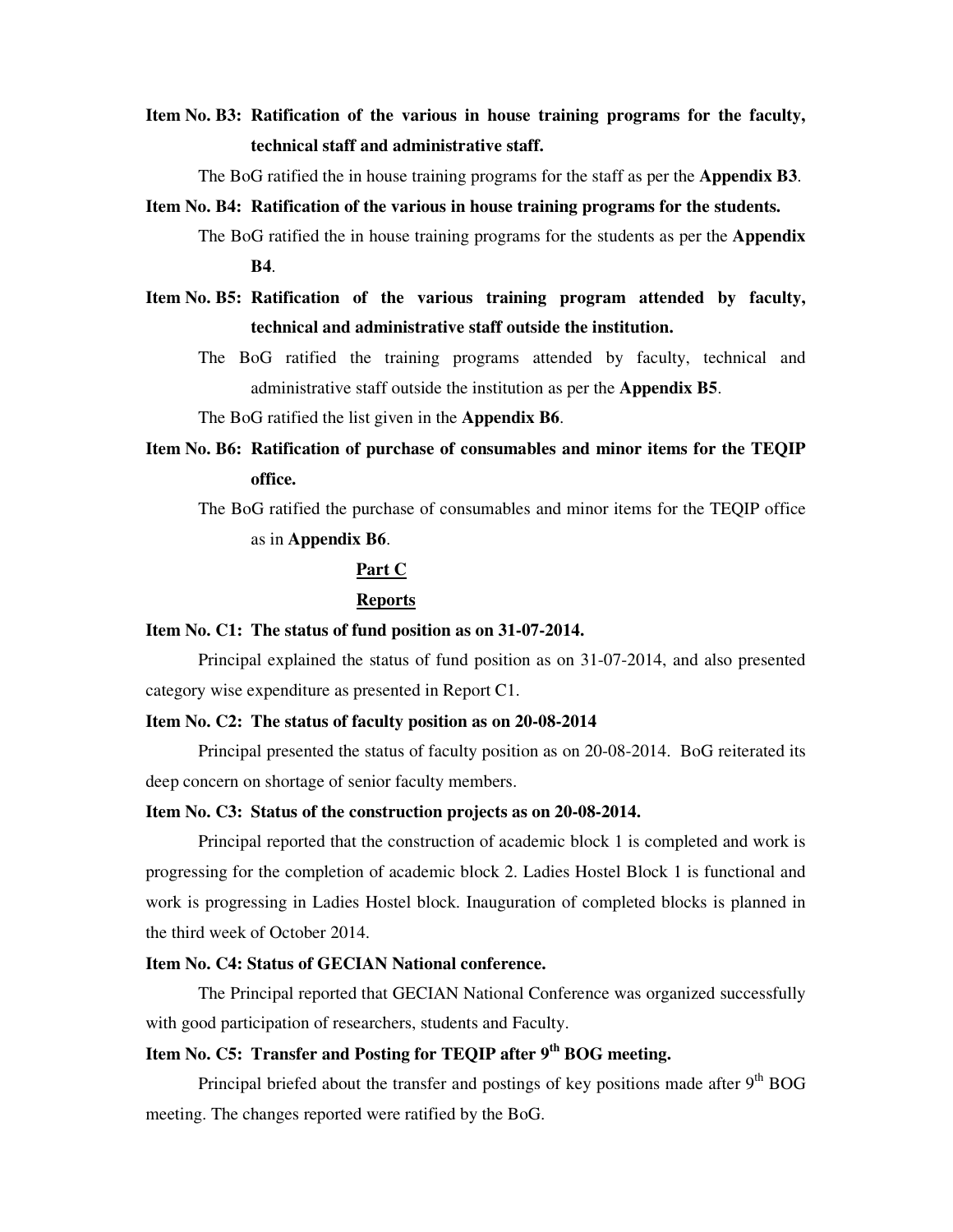#### **Item No. C6: Status of the new PG/UG programs as on 20-08-2014**

Principal explained that most of the Faculty members were transferred and SAR should be prepared afresh. BoG suggested to prepare new SAR by utilizing the experience of newly joined faculty members who were previously involved in SAR preparation and accreditation activities in other institutions.

#### **Item No. C7: Report on remedial classes.**

Principal presented the report. The BoG suggested to get feedback from students about the remedial classes.

### **Item No. C8: Result Analysis**

Principal presented the result analysis. BoG expressed concern over the low pass percentage.

#### **Item No. C 9: Major Challenges Faced**

Principal presented that senior faculty positions are lying vacant and this has affected the academic performance an also slowed down infrastructure development of the college. Staff shortage is affecting the efficient utilization of Library facility and hostel facility. BoG suggested to send a proposal to Higher Education department to recruit appropriate Adjunct / Contract Faculty with a remuneration equivalent to starting salary of assistant professors. BOG also suggested to explore the possibility of setting up E-Library to extend the library facility.